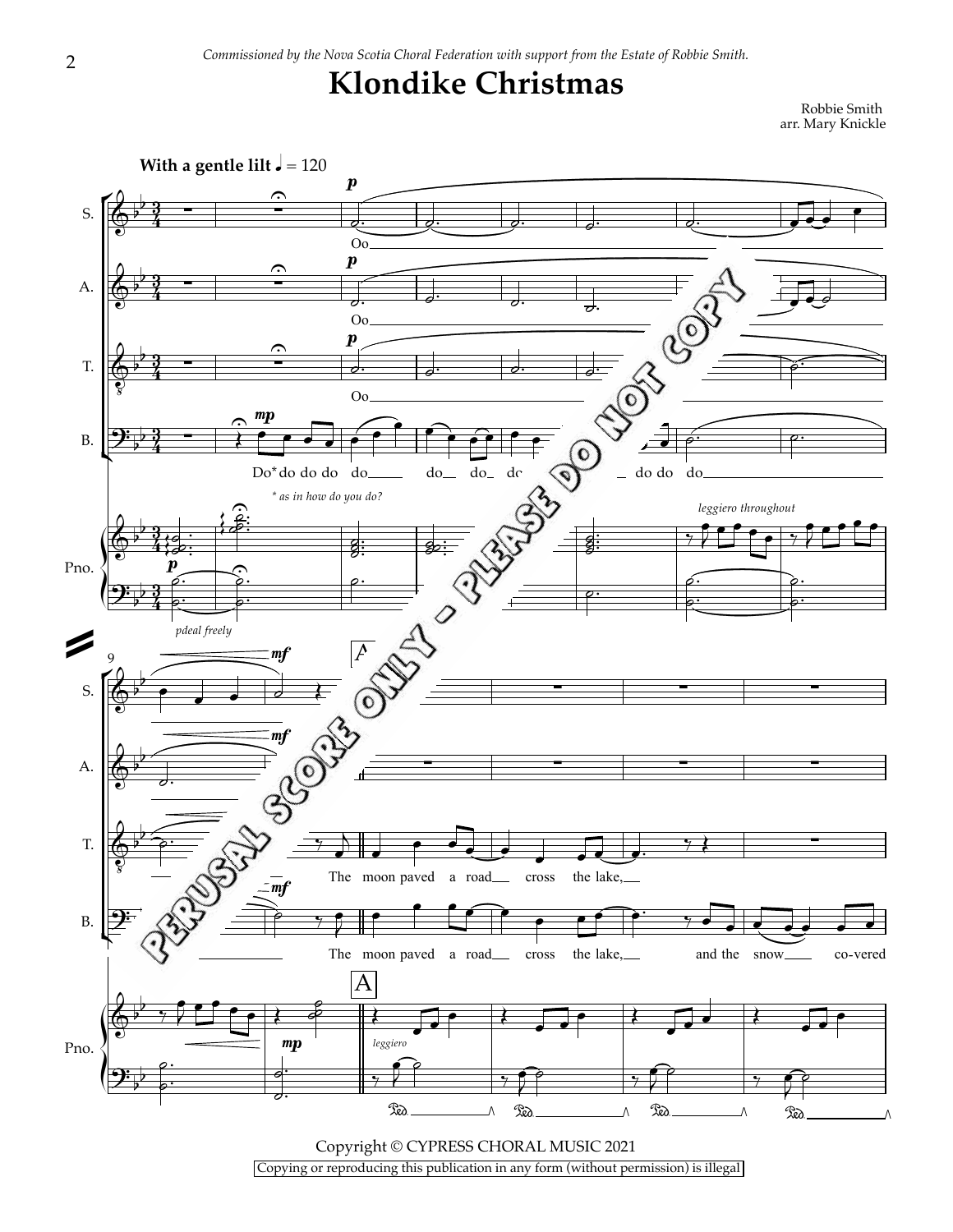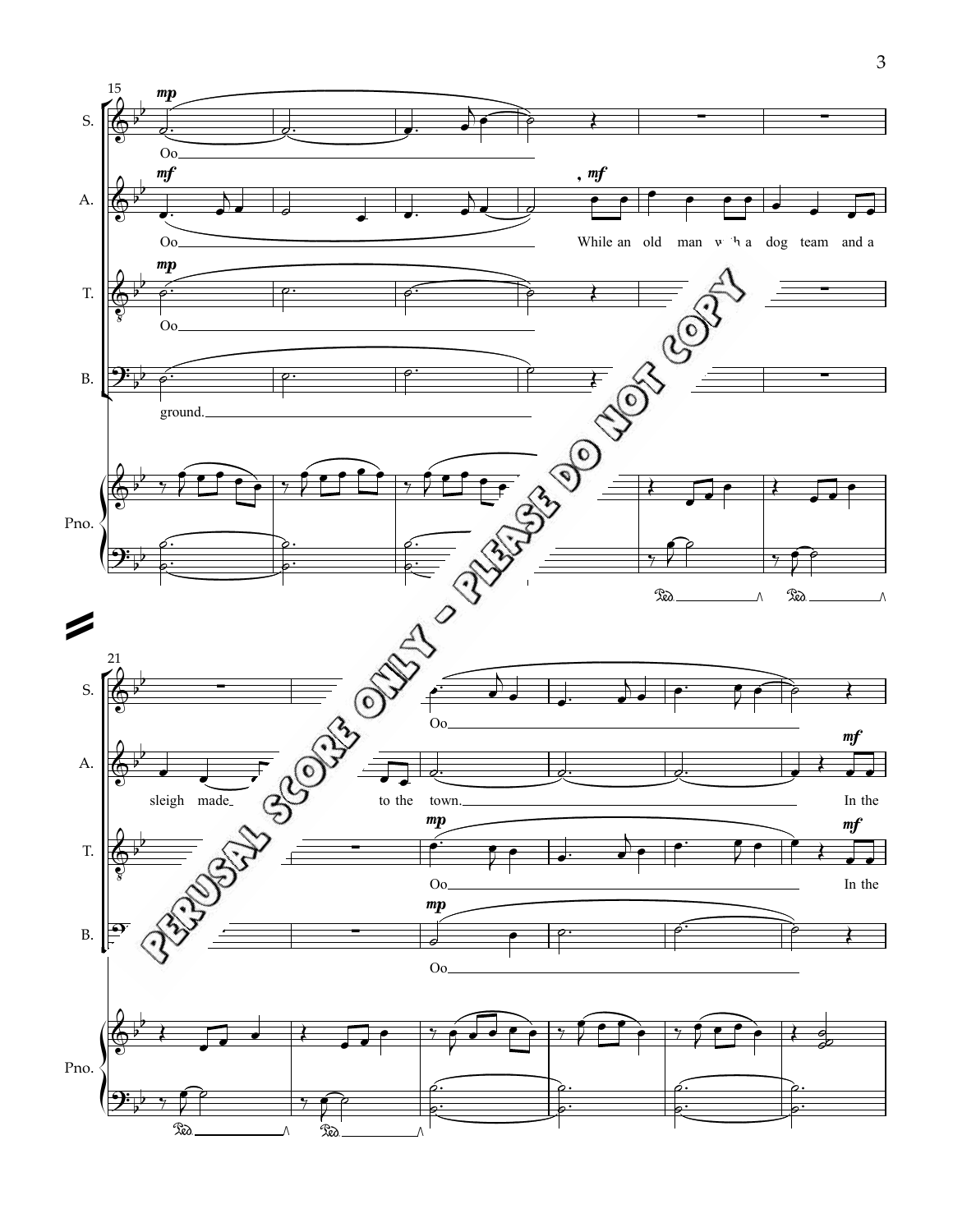

4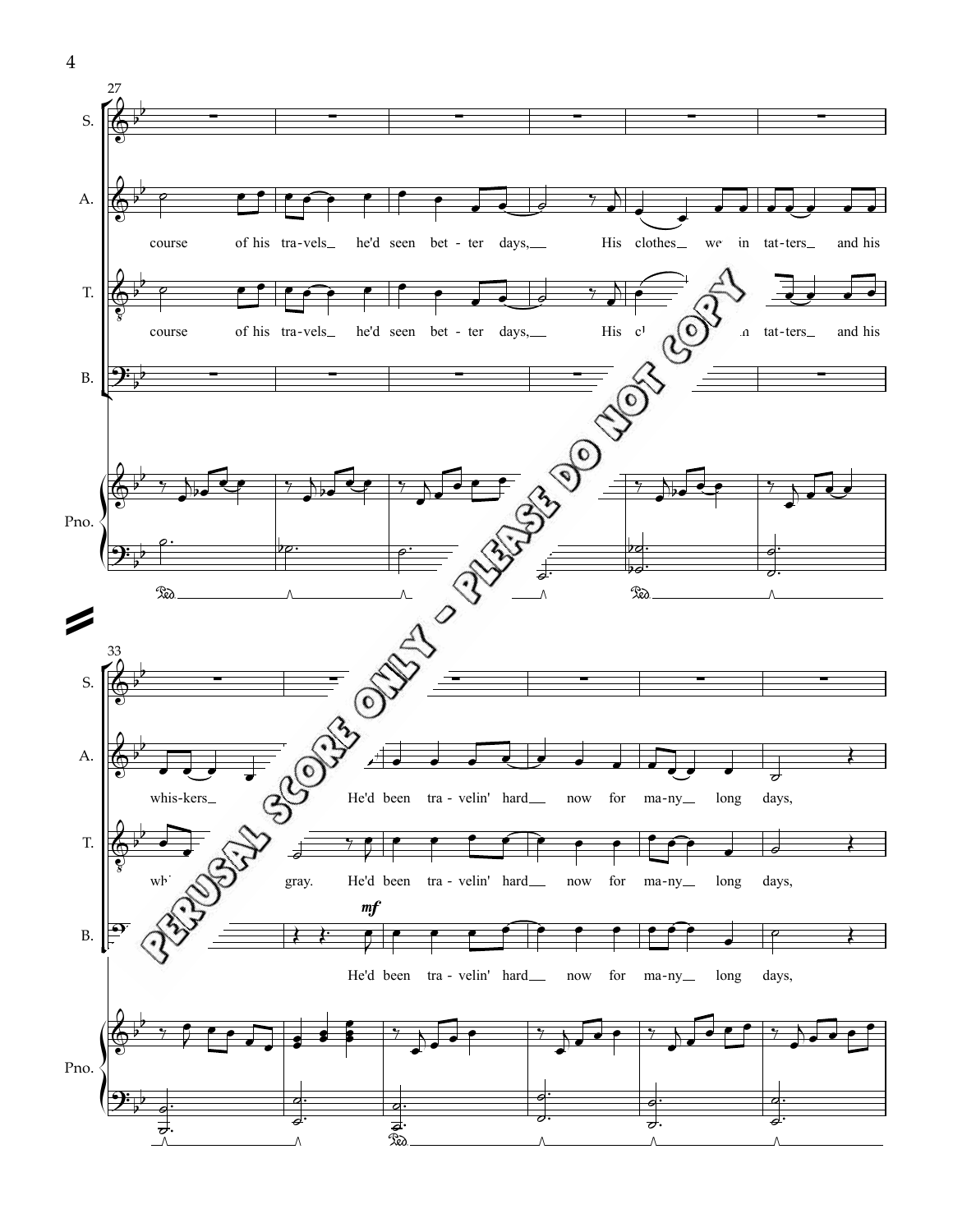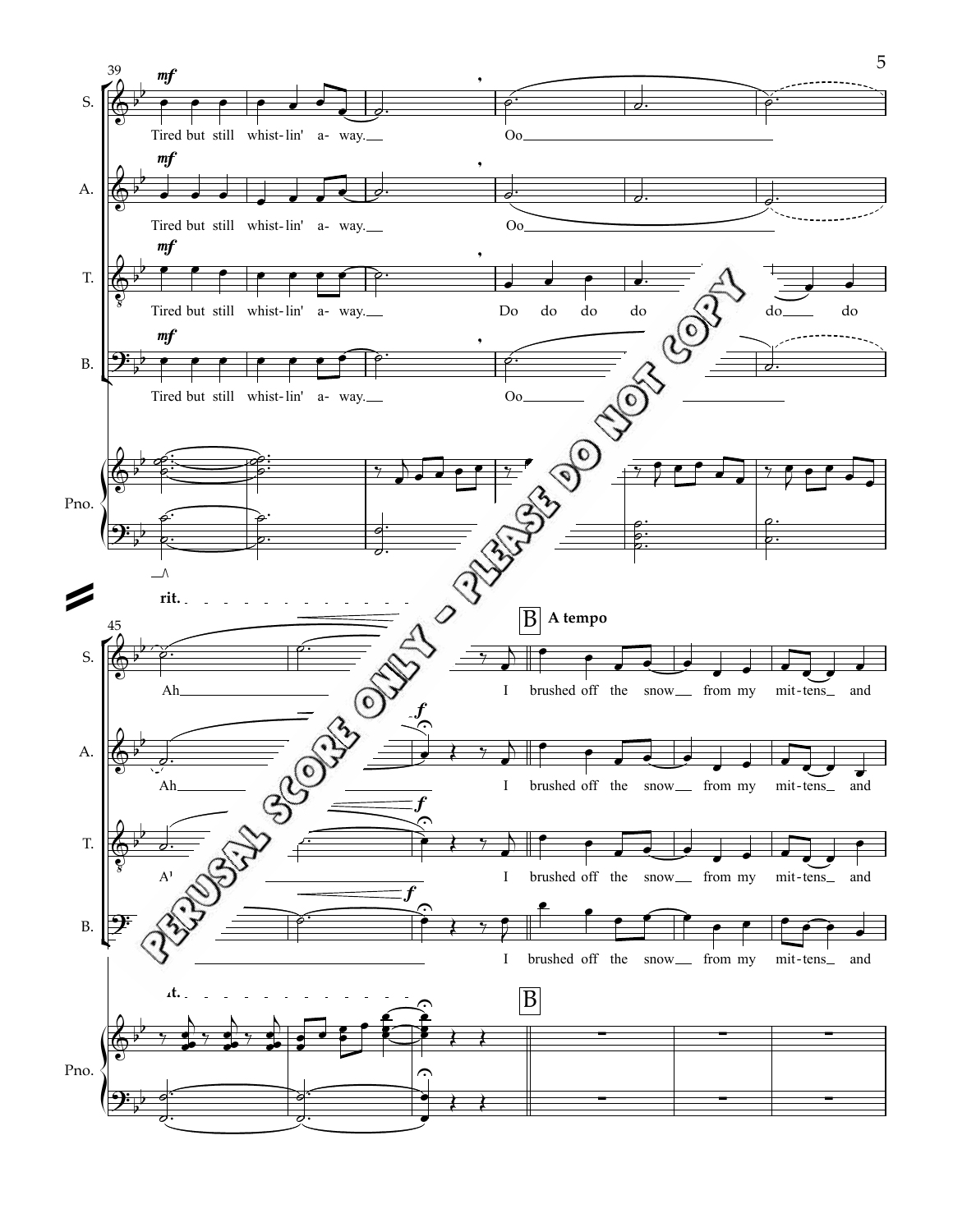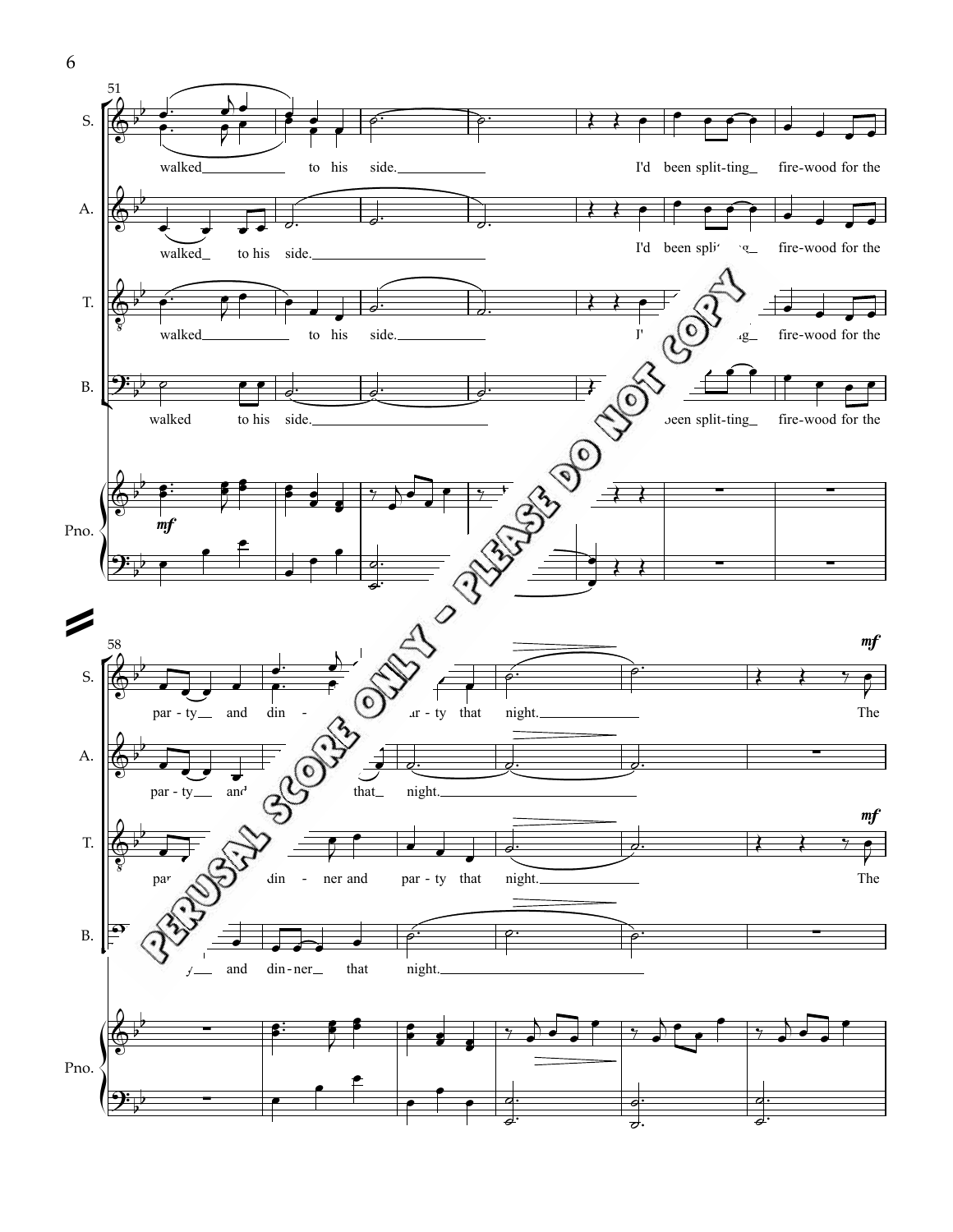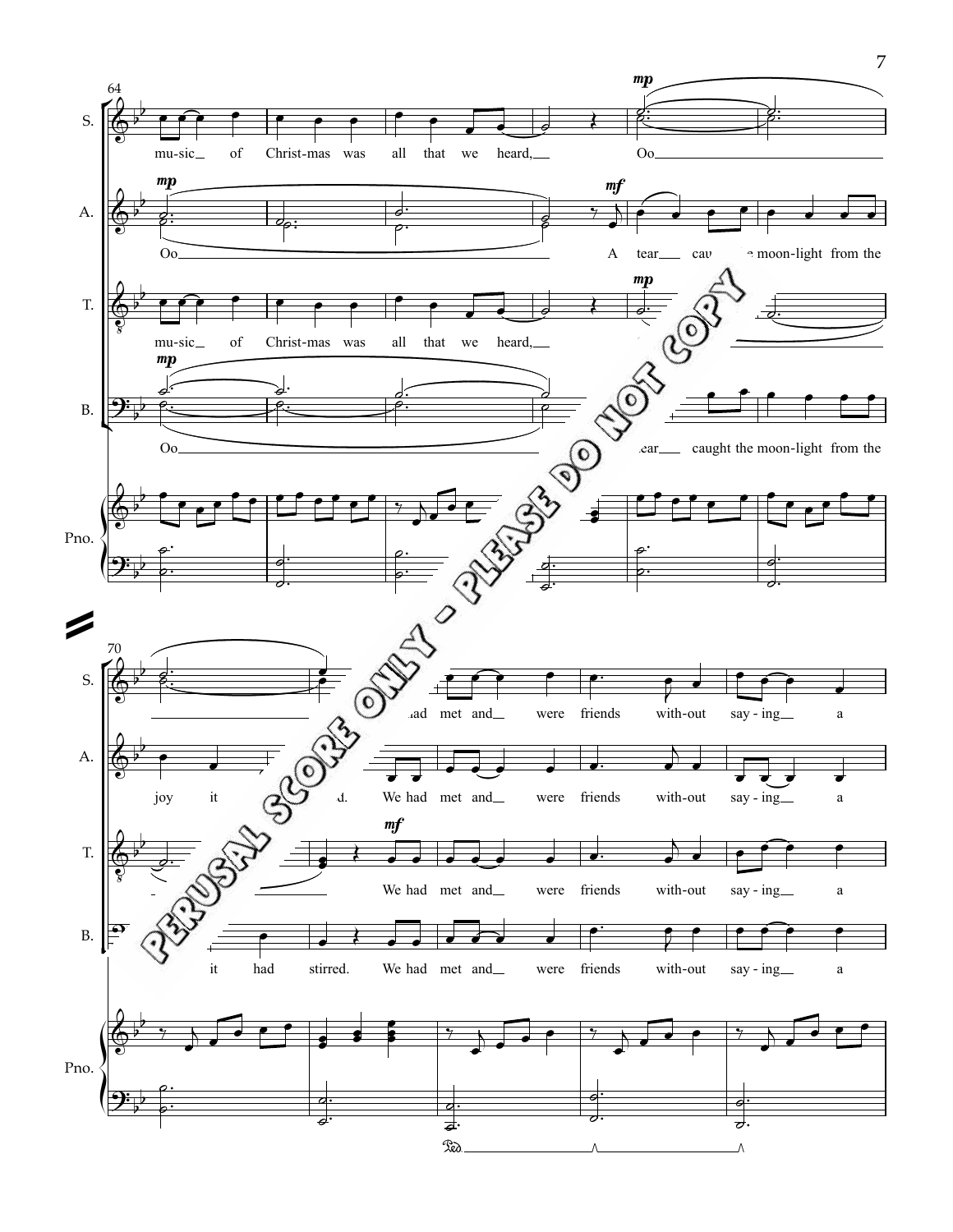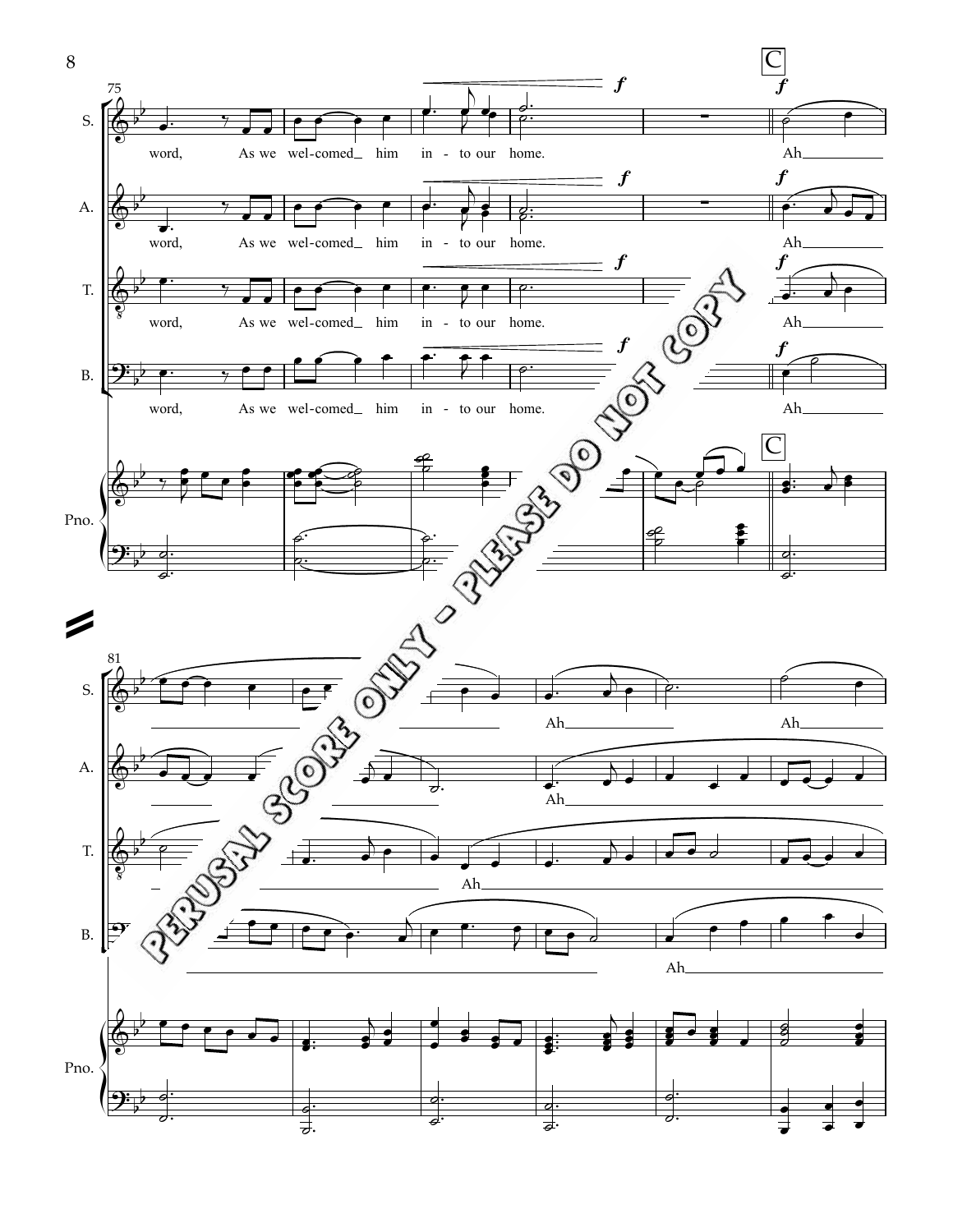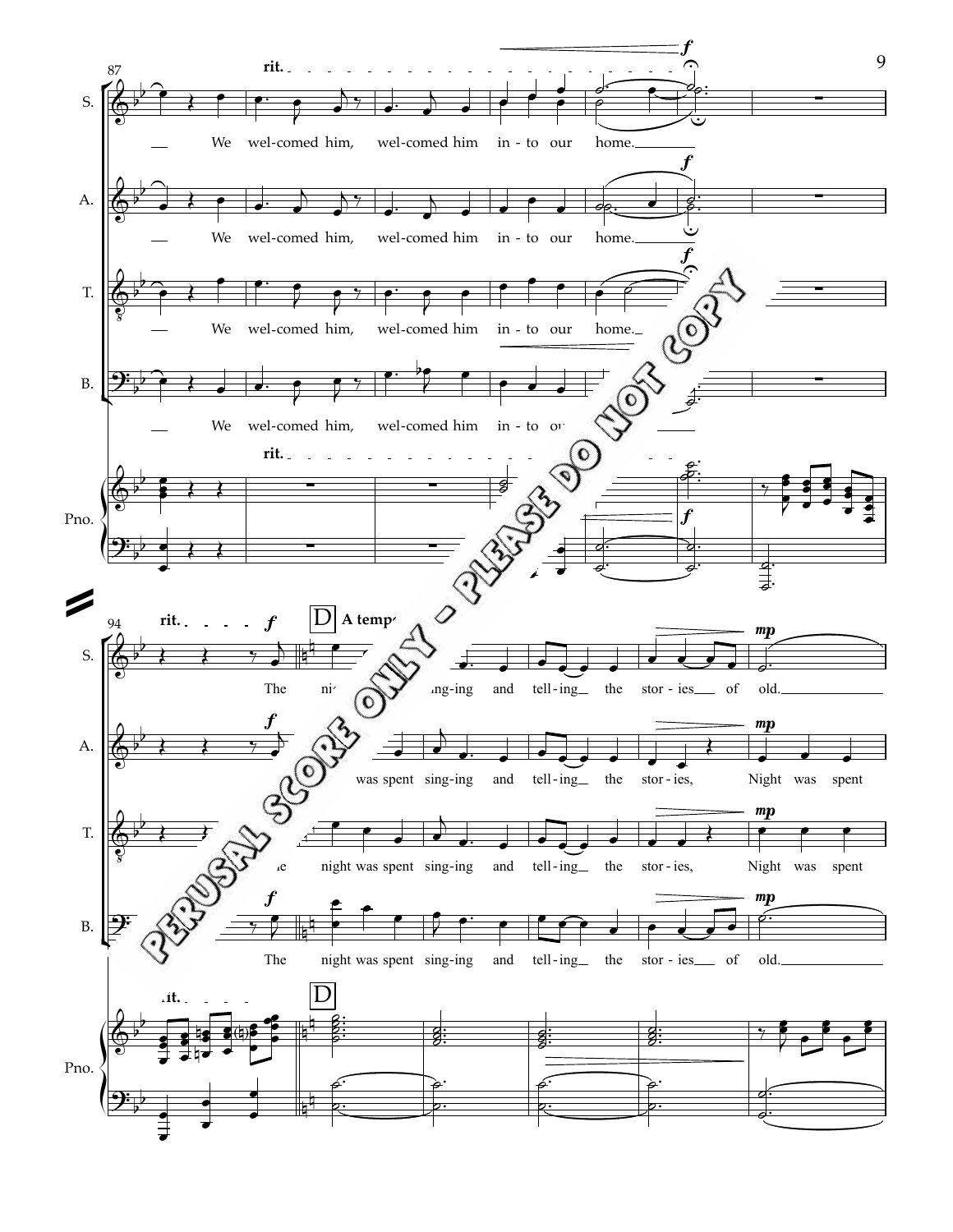

10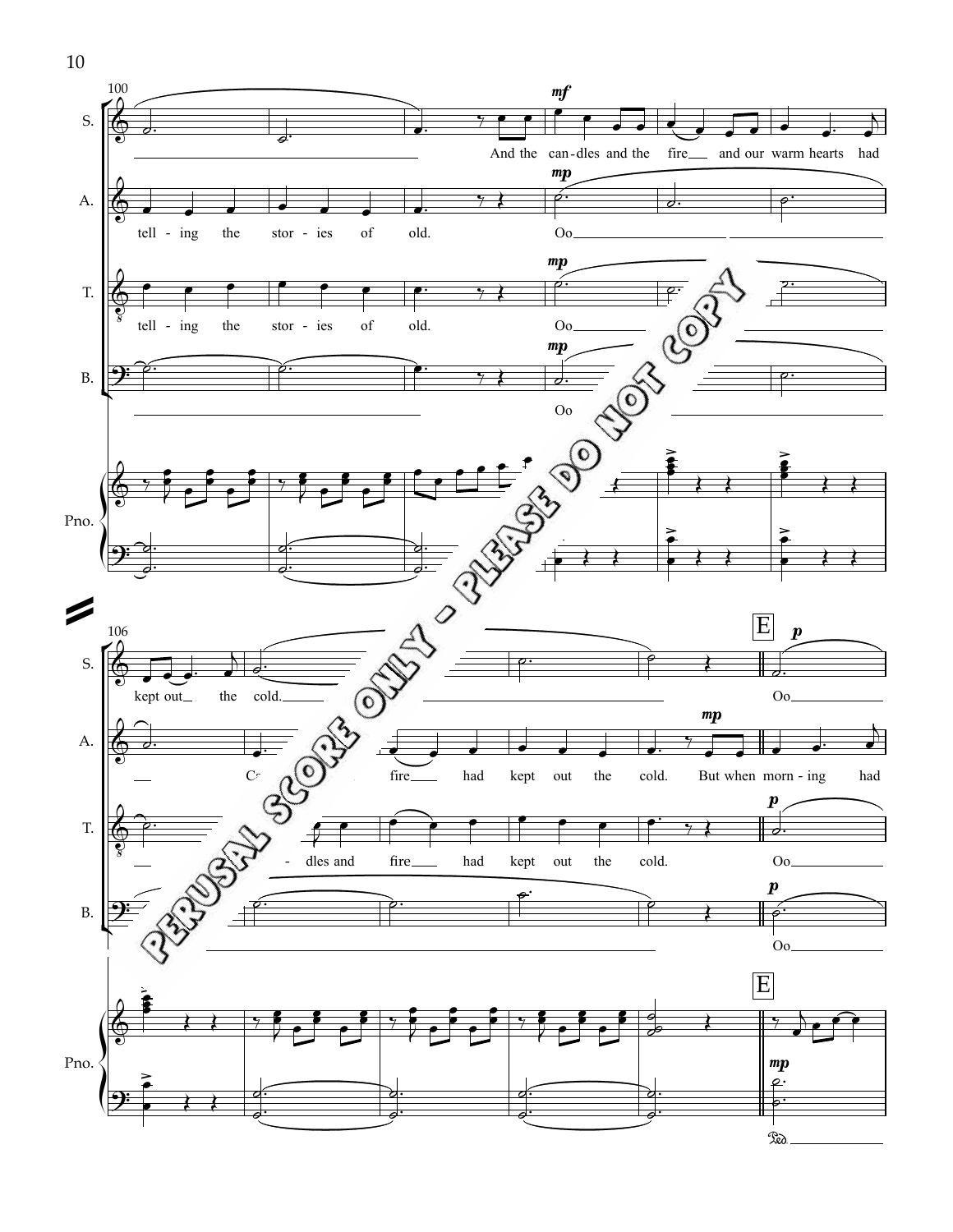

11